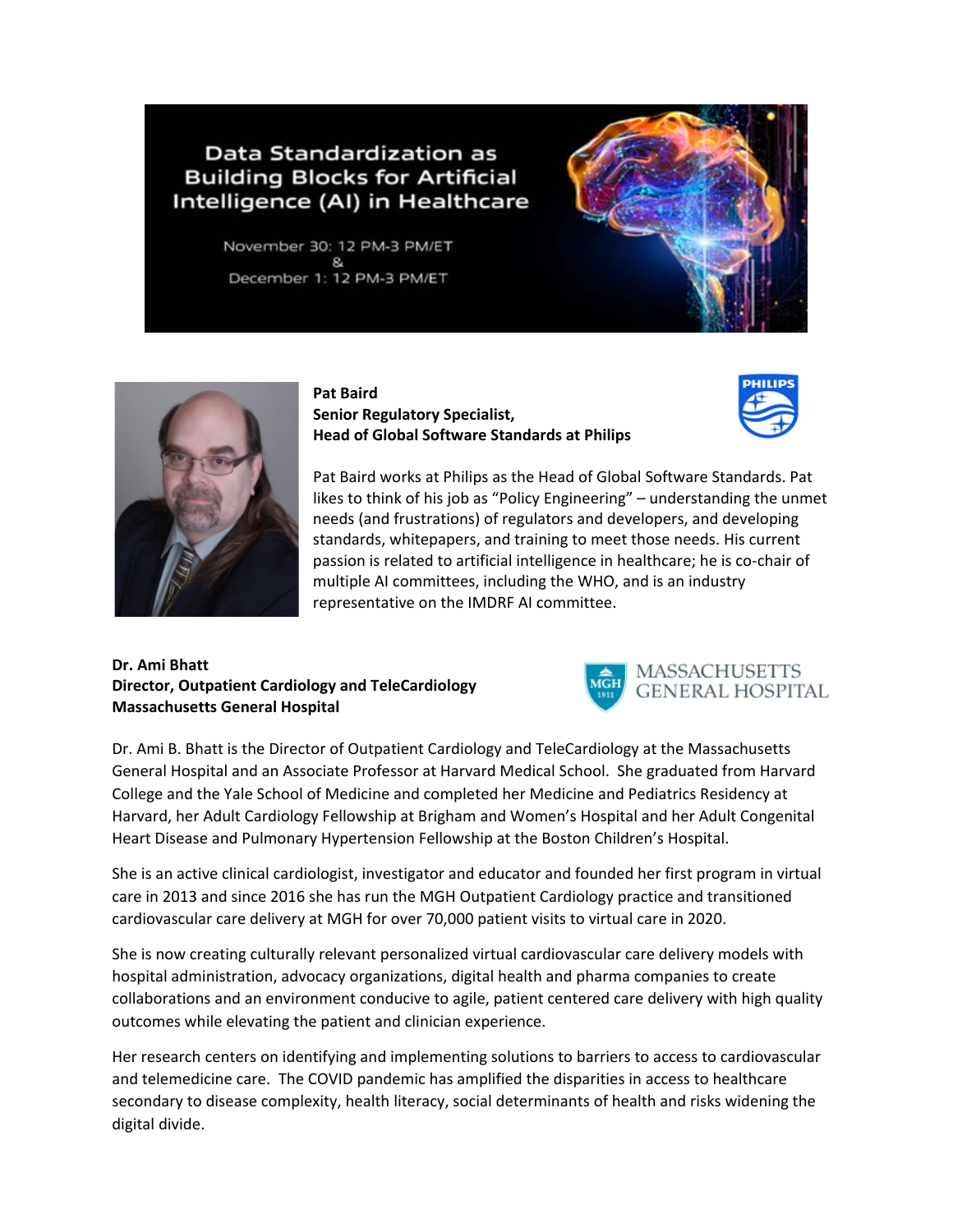Dr. Bhatt serves as a medical advisor for digital and telehealth companies from inception, clinical trials and FDA applications to sequential funding rounds. She advocates for policy change and telemedicine legislation with congressional representatives and the GAO. Dr. Bhatt also leads national telemedicine education via the American College of Cardiology and serves on the Boston Board of the American Heart Association and leads national efforts to address the significant global burden of South Asian Heart Disease. Internationally, she assists countries affected by COVID with an abrupt need to deliver remote care. Her interest in digital health strategy stems from her belief that state of the art, personalized care can be delivered to individuals in the community, empowering patients and creating stronger clinicianpatient partnerships for sustainable health outcomes.



**Hans Buitendijk Director, Interoperability Strategy Cerner Corporation**



For more than 35 years I have been involved in the development of HIT solutions, client consulting on strategic IT planning, health care application development and implementations, large scale business process re-engineering and systems integration, and complex project management, bridging the gap between business process optimization and IT support, as well as improving interoperability across HIT within and across organizations.

I am originally from The Netherlands and am a graduate of the Eindhoven University of Technology in The Netherlands and have a Masters of Science in Management Science and Industrial Engineering.

As Director of Interoperability Strategy at Cerner, I'm primarily focused on establishing and propagating industry standards to enable interoperability across the diverse systems prevalent in health IT. I represent Cerner in various industry organizations/initiatives to advance interoperability such as HL7, Argonaut, Da Vinci, EHRA, CommonWell Health Alliance, Carequality, and The Sequoia Project to increase adoption of standards-based interoperability.

My current industry initiatives and roles include:

- EHRA
	- o Executive Committee Chair
	- o Standards & Interoperability Workgroup Chair
	- o CARIN Board Member representing EHRA
- ONC HITAC
	- o USCDI Task Force Member
- CommonWell Health Alliance
	- o STIG Member
- **Carequality** 
	- o Carequalty Board Treasurer
	- o Carequality Steering Committee Member
- The Sequioa Project<sup>®</sup>
	- o Interoperability Matters Leadership Member
- $HL7^{\circledast}$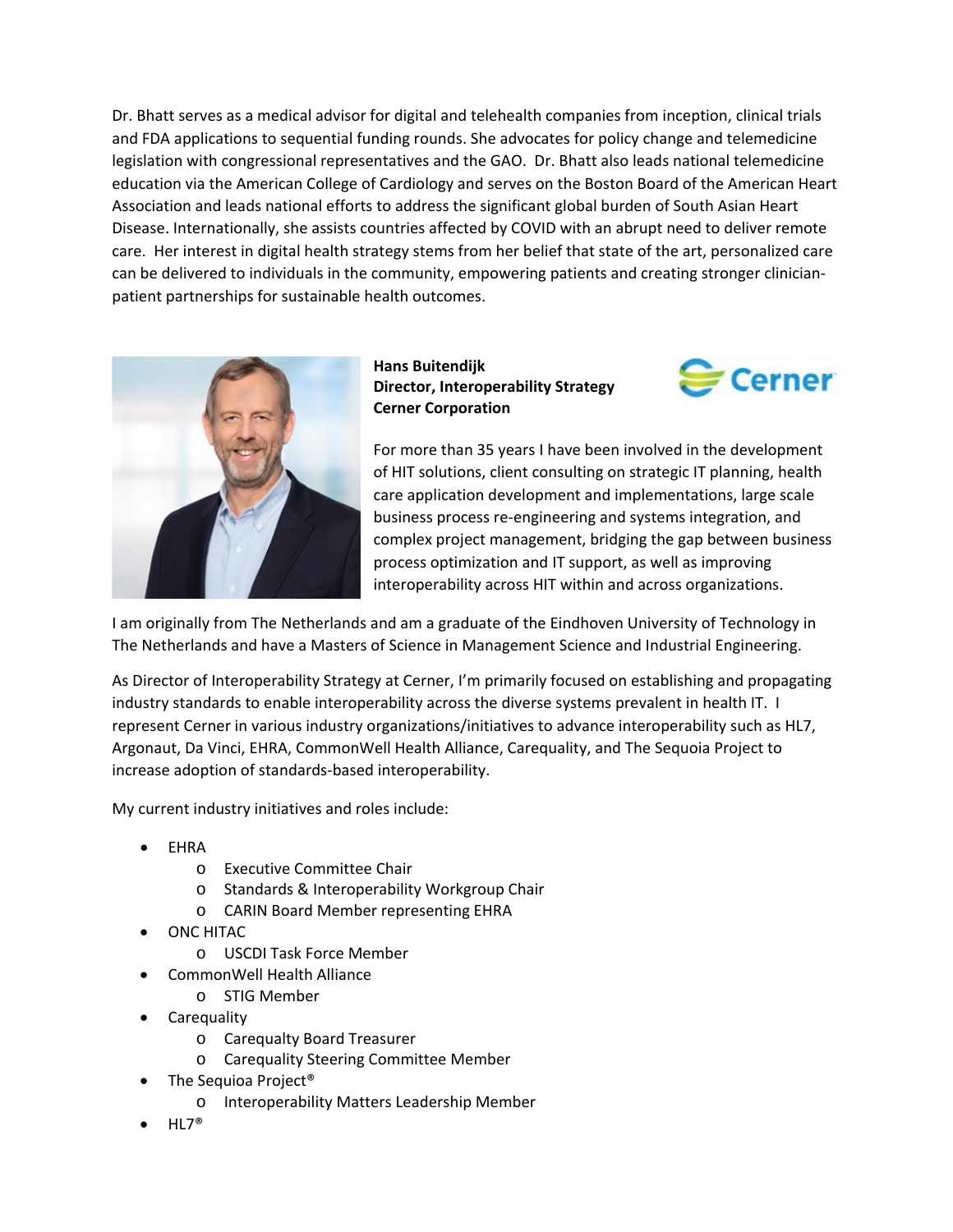- o Orders & Observations Co-Chair
- o FHIR® Management Group Member
- o LIVD Project Co-Lead
- o V2 Tooling Project Co-Lead
- o V2-to-FHIR Mapping Project Co-Lead
- o Policy Advisory Committee Member
- o US Realm Committee Member
- Argonaut
	- o Steering Committee Member
- Da Vinci Initiative
	- o Steering Committee Vice-Chair
	- o Operating Committee Member



#### **Lisa Carnahan Associate Director for IT Standardization, Information Technology Laboratory National Institute of Standards and Technology**



Lisa J. Carnahan is the Associate Director for IT Standardization in the Information Technology Laboratory at the National Institute of Standards and Technology (ITL/NIST). She is responsible for developing programmatic strategies for standards engagement, understanding potential standards opportunities in emerging technologies, and promoting the benefits of standards adoption in the federal government and industry. She recently co-authored updates to NIST's key documents for understanding and applying conformity assessment concepts in the federal government.

#### **Captain Scott Colburn Director - CDRH Standards & Conformity Assessment Program FDA/HHS**



Scott A. Colburn, CAPT, Commissioned Corps of the U.S. Public Health Service, is the Director of the Standards and Conformity Assessment Program at the Food and Drug Administration's Center for Devices and Radiological Health.

In this role, Captain Colburn is responsible for the Center's standards recognition and related development activities in 600+ national and international consensus standards committees. In addition, Scott oversees the program's new Accreditation Scheme for Conformity Assessment (ASCA) Pilot program and the Center's efforts to optimize standards for regulatory use within the International Medical Device Regulators Forum.

Captain Colburn has served in numerous roles in the area of premarket review and voluntary consensus standards development and implementation for medical devices. He is a member of numerous national and international standards organizations and serves on several policy and leadership committees.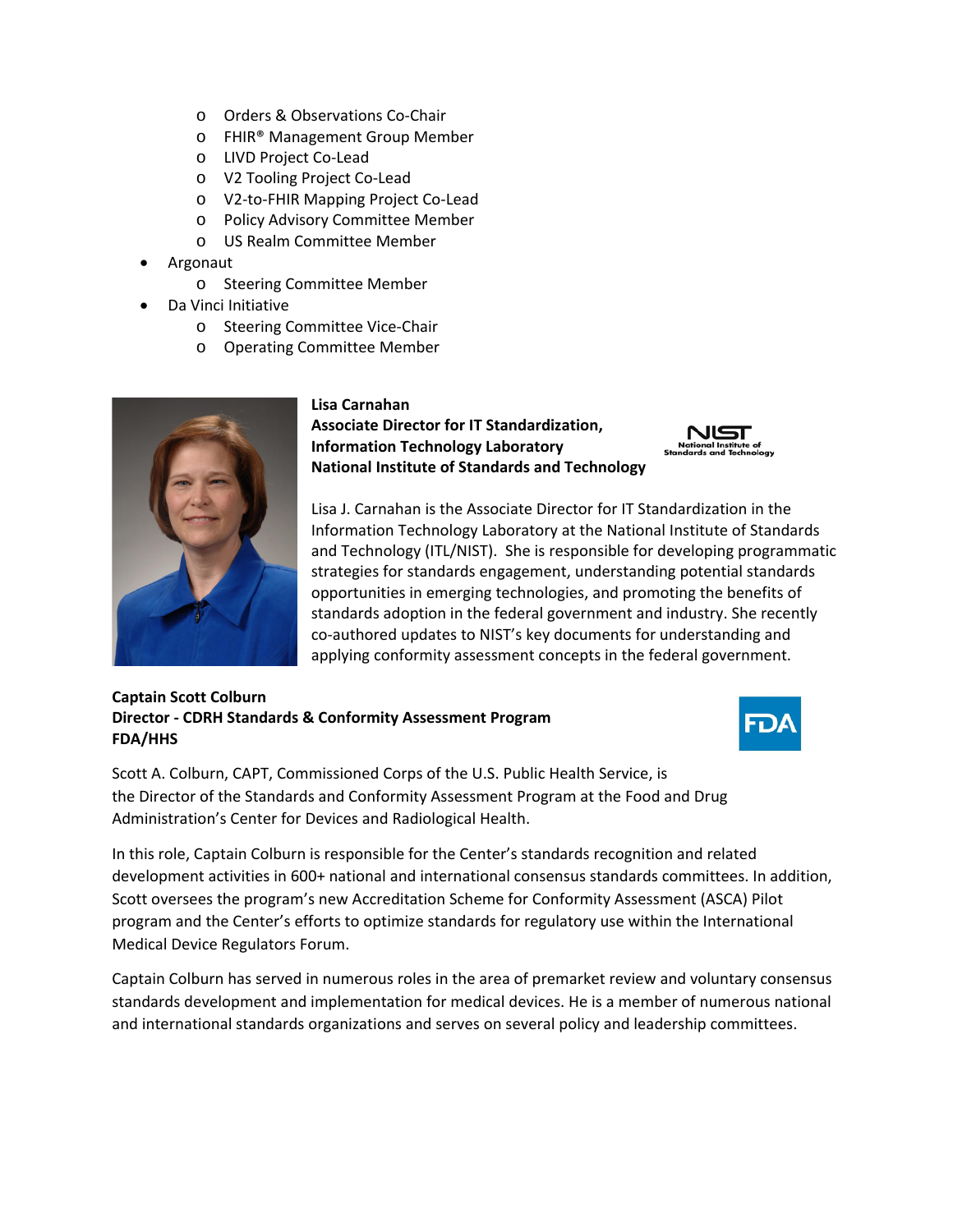#### **Dale Cyr CEO / Executive Director Inteleos**



Dale is the Chief Executive Officer and Executive Director for Inteleos, the umbrella governance and management organization for the American Registry for Diagnostic Medical Sonography (ARDMS), the Alliance for Physician Certification and Advancement (APCA) and the Point-of-Care Ultrasound Certification Academy (PCA) Councils. Inteleos is an ISO accredited organization with over 120,000 active certificants across 70 countries and delivers healthcare computer-based examinations in 28 countries. Inteleos' global expansion includes addressing healthcare inequality and access to care.

Dale has been an executive within the healthcare certification community for over 20 years and has given numerous lectures and workshops in areas of business and certification throughout the world. Dale is presently Vice-Chair for the American National Standards Institute (ANSI) Board of Directors and is a Past Chair of the Association of Talent Development (ATD) Credentialing Institute and remains on its Board. Dale is also a co-inventor of a patent for a new type of test question and measurement.

Dale has an MBA in finance from the Albers School of Business and Economics, Seattle, WA and also holds the Certified Association Executive (CAE) credential from the American Society of Association Executives (ASAE).



**Jesse M. Ehrenfeld, MD, MPH Immediate Past Chair American Medical Association**



Jesse M. Ehrenfeld, MD, MPH, is a senior associate dean, tenured professor of anesthesiology and director of the "Advancing a Healthier Wisconsin Endowment" at the Medical College of Wisconsin. He also is professor of anesthesiology and health policy at Vanderbilt University. He was elected to the American Medical Association Board of Trustees in 2014.

Dr. Ehrenfeld divides his time among clinical practice, teaching, research and directing a \$470-million statewide health philanthropy. He also has an

appointment as an adjunct professor of surgery at the Uniformed Services University of the Health Sciences in Bethesda, Md., is a consultant to the World Health Organization Digital Health Technical Advisory Group and has served as special advisor to the 20th U.S. Surgeon General.

Active in the AMA since medical school, Dr. Ehrenfeld has served on the governing councils of both the AMA Resident and Fellow Section and the AMA Young Physicians Section prior to his election to the AMA Board.

In addition to his work with the AMA, Dr. Ehrenfeld has served on the governing boards of the American Society of Anesthesiologists Resident Component, the Massachusetts Medical Society and the Illinois State Medical Society. He also served as speaker of the house of delegates of the Massachusetts Medical Society for six years.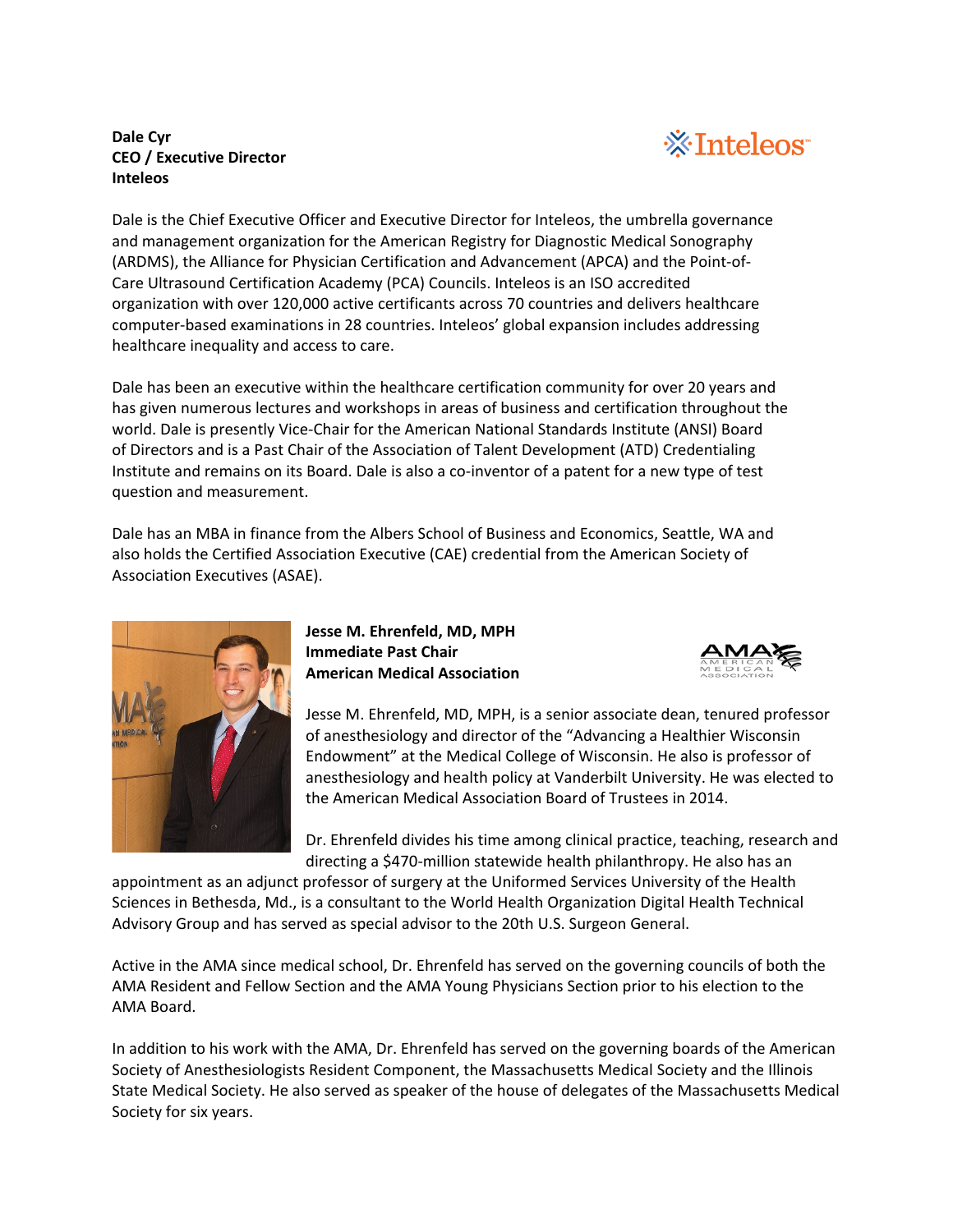Dr. Ehrenfeld's research, which focuses on understanding how information technology can improve surgical safety and patient outcomes, has been funded by the National Institutes of Health (NIH), the Department of Defense, the Robert Wood Johnson Foundation, the Anesthesia Patient Safety Foundation, and the Foundation for Anesthesia Education and Research.

His work has led to the presentation of more than 250 abstracts, as well as the publication of more than 200 peer-reviewed manuscripts. He is editor-in-chief of the Journal of Medical Systems and has coauthored 18 clinical textbooks that have been translated into multiple languages. Dr. Ehrenfeld has received numerous awards for his research and is a recipient of several prestigious teaching awards.

For the past two decades, Dr. Ehrenfeld has advocated on behalf of lesbian, gay, bisexual, transgender and queer (LGBTQ) individuals. In 2018, in recognition of his outstanding research contributions, he received the inaugural Sexual and Gender Minority Research Investigator Award from the director of the NIH.

Born in Wilmington, Del., Dr. Ehrenfeld is a graduate of Phillips Academy, Haverford College, the University of Chicago Pritzker School of Medicine and the Harvard School of Public Health. He completed an internship in internal medicine, a residency in anesthesiology and a research informatics fellowship at the Massachusetts General Hospital. Board-certified in both anesthesiology and clinical informatics, Dr. Ehrenfeld is a fellow of the American Society of Anesthesiologists and the American Medical Informatics Association.

A combat veteran who deployed to Afghanistan during both Operation Enduring Freedom and Resolute Support Mission, Dr. Ehrenfeld, for his work in capturing and supporting the lives of LGBTQ people, was recognized in 2015 with a White House News Photographers Association award and, in 2016, with an Emmy nomination. Dr. Ehrenfeld and his husband, Judd Taback, have a son, Ethan Ehrenfeld-Taback.



**Bradley Erickson, MD Medical Director for AI Mayo Clinic**



The research interests of Bradley J. Erickson, M.D., Ph.D., include computeraided diagnosis and the use of computer technologies to extract information from medical images for diagnostic, prognostic and therapeutic purposes. This research includes the development and validation of algorithms that can detect progression, regression or risk of disease, and the prediction of molecular markers from medical images.

Dr. Erickson is also actively developing a system to promote team science, initially pursuing on imagingfocused research, but with connections to genomics, pathology and clinical data.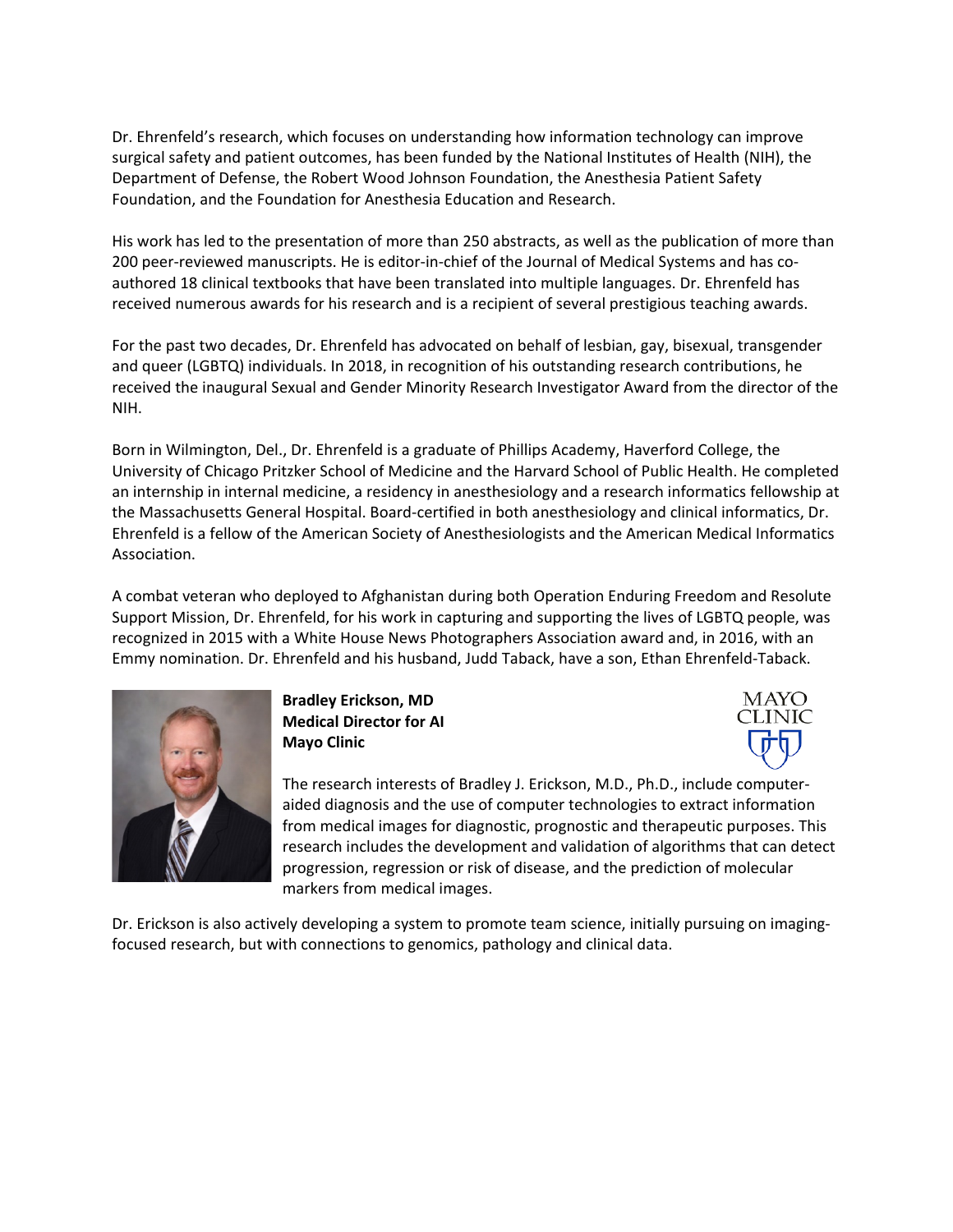

### **Jamie Ferguson Vice President, Health Information Technology Strategy and Policy Kaiser Permanente**



Jamie Ferguson is vice president of health information technology strategy for Kaiser Permanente and is a fellow at the Kaiser Permanente Institute for Health Policy. In addition to serving on the ANSI Board of Directors, Jamie Participates in a number of national and international health IT organizations including Health Level Seven International (HL7), the International Organization for Standardization (ISO), and the World Economic

Forum. He is the immediate past chairman of the board of SNOMED International and has served on multiple advisory committees of the U.S. Department of Health and Human Services from 2005 to the present.

Prior to joining Kaiser Permanente, Jamie was a research investigator in molecular biophysics and biochemistry at Yale University, an economist in the Federal Reserve System, a divisional chief information officer at Bank of America, and he had his own business as an independent consultant. Jamie received a bachelor's in molecular biophysics and biochemistry with departmental honors from Yale, and studied computer science and economics at the Massachusetts Institute of Technology.

## **Jon Godfread North Dakota Insurance Commissioner North Dakota Insurance Department**



Jon Godfread was elected North Dakota's 22nd Insurance Commissioner on Nov. 8, 2016. In service to the citizens of North Dakota, Godfread has prioritized consumer advocacy, ensuring North Dakotans are better aware of the services offered by the North Dakota Insurance Department beyond industry regulation. He has also worked to restructure the Department for efficient and effective use of tax-payer dollars, along with employee satisfaction. On a national level, Godfread has been an active voice in discussions about insurance regulations including the use of technology, air ambulance service and health care reinsurance. He currently chairs the Innovation and Technology Task Force and the Health Care and Managed Care Committee for the National Association of Insurance Commissioners (NAIC).

Godfread earned a law degree and a Master of Business Administration (MBA) from the University of North Dakota in 2011. He earned his bachelor's degree in business with honors from the University of Northern Iowa in 2005.

**Kerrianne Haresign Senior Manager of Technology & Standards Consumer Technology Association (CTA)**

Kerri Haresign is the Director, Technology & Standards at the Consumer Technology Association (CTA)®. CTA is a U.S. trade association that represents over 2,200 consumer electronics companies and owns and produces CES®, the global stage for innovation.

Haresign is responsible for the management of CTA's Artificial Intelligence Committee, Health, Fitness & Wellness Technology Committee, Video Systems Committee and their associated working groups that develop standards, bulletins and other technical publications. These efforts cover a broad range of

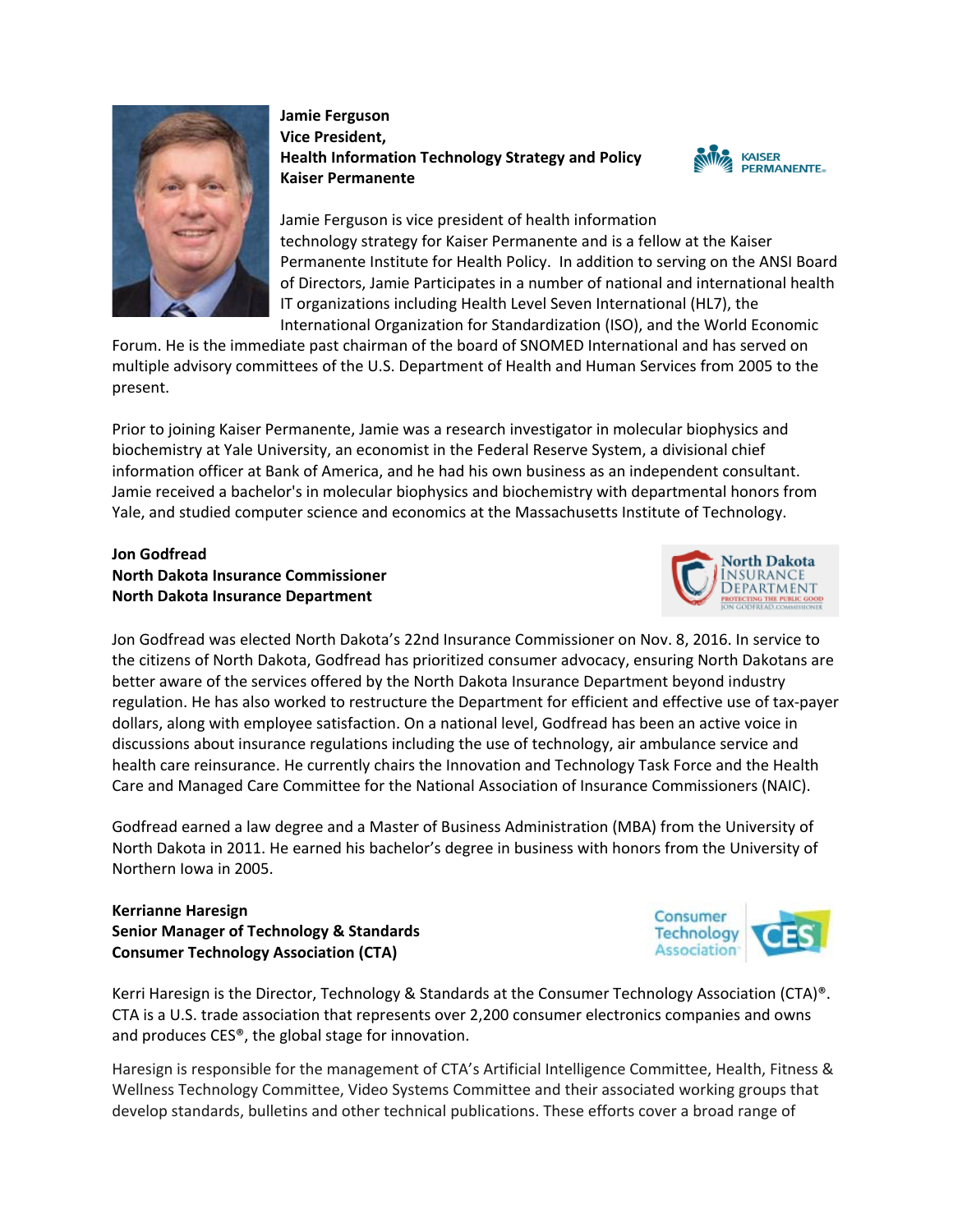technology subjects including sleep monitoring, physical activity monitoring, consumer stress monitoring, digital therapeutics, AI in Health Care, and DTV Interfaces. Additionally, Haresign manages CTA's Technology Council, a CTO level group bridging the areas of business and technology, exploring topics such as robotics, gesture control, and Ultra HD Interoperability.

Prior to joining CTA in 2016, Haresign served as the Manager for Knowledge Management at the Alliance for Telecommunications Industry Solutions. She is the Vice-President, Board of Director of SES – The Society for Standards Professional and participates in a variety of other standards activities including currently serving as the Vice-Chair of the ANSI Executive Standards Council. Haresign is a proud past recipient of the ANSI Next Generation Award and SES Emerging Professional Award.

#### **Suzanna Hoppszallern Senior Editor, Data and Research AHA Center for Health Innovation**



Suzanna manages the creation of original research and content for the American Hospital Association aimed at the C-suite and health care executives on health IT and cutting-edge health care topics. She was formerly the Executive Director of Health Technology Assessment, the Society for Healthcare Consumer Advocacy and Society for Social Work Leadership in Health Care at the American Hospital Association. She has a background in technology services consulting and medical research.



**Joe Lewelling Senior Advisor on Content & Strategy AAMI**



Joe Lewelling is the Senior Advisor on Content and Strategy at AAMI. He plans, organizes, and conducts industry conferences and summits on safety, standards, and medical technology regulation. He is also responsible for developing and implementing association strategies vis-à-vis emerging medical technologies and new standards initiatives. Joe has been with AAMI for over 30 years and administered the AAMI sterilization standards program for more than 25 years. In recent years he has led AAMI's new standards work on health IT, artificial intelligence and medical device interoperability. Joe is a member of

the ANSI Executive Standards Council and holds master's degrees in Physical Anthropology from the University of Tennessee and in International Business Regulation from George Mason University.

**Phil Lindemann VP of Data & Analytics Epic**



Phil is the VP of Data and Analytics at Epic, where over the last 17 years he has worked with various products to define their development roadmap and strategy. He has worked on health tech solutions spanning machine learning, data visualization, data quality standards, and real-world evidence generation during his time at Epic.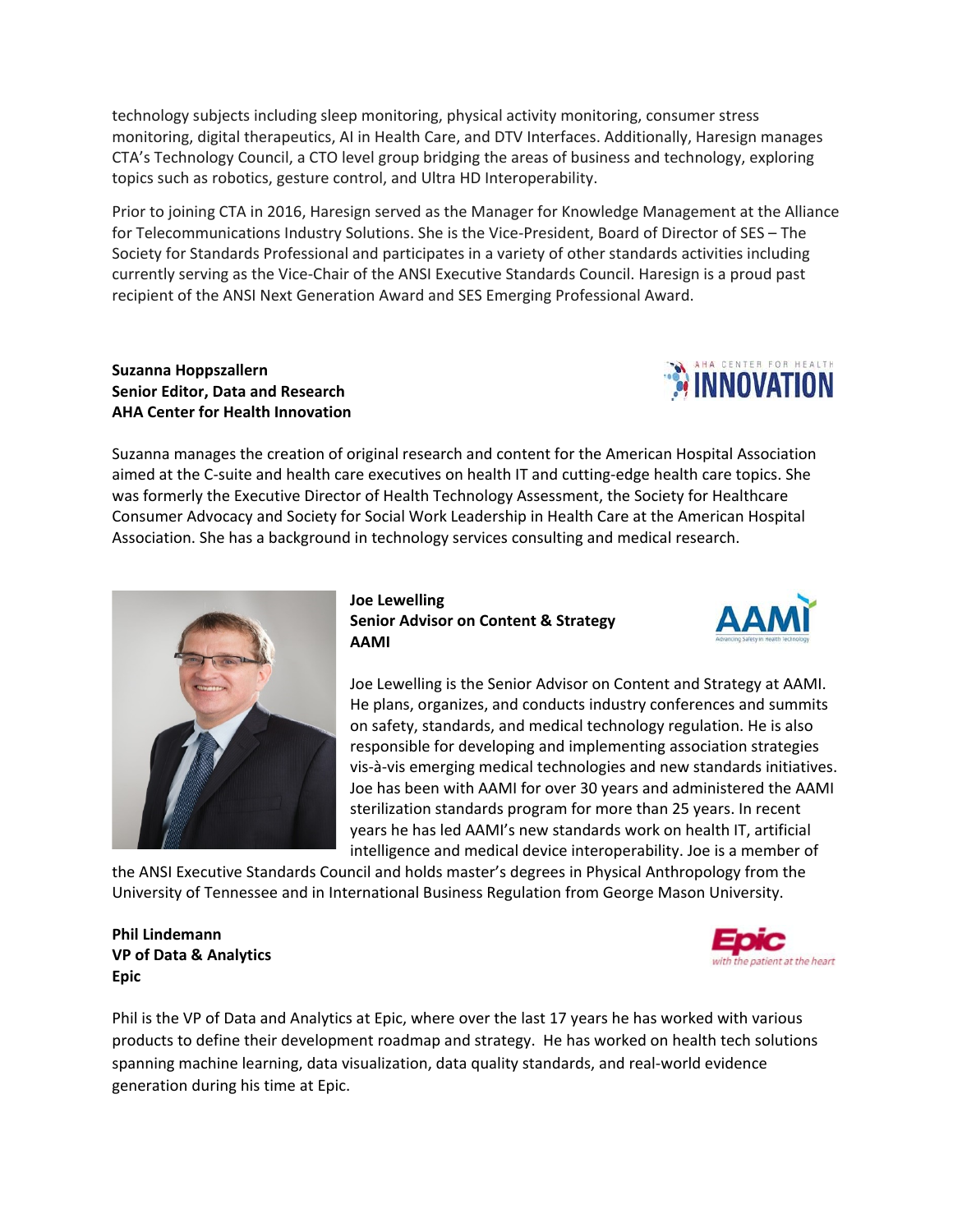#### Fieldina **Vickie M. Mays, PhD, MSPH UCLA Professor, Clinical Psychology UCLA Departments of Psychology and Health Policy and Management, Fielding School of Public Health**

Professor Mays a clinical psychologist and health policy scholar by training. She is the Director of the UCLA BRITE Center for Science, Research & Policy. In addition to being, a 15-year NIH funded Center Director, she served as an Assistant Vice Chancellor for Research where she created a Research in Diversity and Equity (RIDE) small grants programs to examine campus climate and is currently a Special Advisor to the Chancellor. She serves on a number of other boards and committees both within and outside of UCLA.

Professor Mays' research primarily focuses on the mental and physical health disparities affecting racial and ethnic minority populations. She is particularly known for her research on the impact of race-based discrimination in mental and physical health outcomes, frameworks for the use of social determinants within clinical care settings, use of technology in health care interventions and ethics, equity modeling and the establishment of public trust for health care interventions. She has a long history of funding not just for her NIH disparity Center but also for her research in mental health services, mental health policy and mental health in integrated care. Her latest funding at the National Institute of Mental Health is focused on the development of algorithms in the integrated care setting for suicide prevention. As the designer of apps for smoking cessation and a trainer for mhealth, she is interested in the use of technology in health care interventions. She has expertise in disaster response, recovery and resiliency. She is a certified emergency response team member with the Los Angeles Fire Department. She worked five years funded by the Kellogg Foundation, to help rebuild and respond to the mental health infrastructure needs after Katrina in New Orleans. Currently she has been involved in the design of a predictive equity model for rolling out the COVID vaccine that is being used in various parts of the U.S.

Dr. Mays is currently a Congressional appointee to the National Committee on Vital and Health Statistics. In her tenure with this committee, she has served as chairperson of the Subcommittee on Populations chaired Ad Hoc Workgroup on Data Access and Use and is currently Co-Chairing a Workgroup on Social Determinants of Health and Sexual Orientation and Gender Identity. Dr. Mays serves on the Executive Subcommittee, Subcommittee on Privacy, Confidentiality and Security and the Ad Hoc Review of ACA for the Standards Subcommittee.

#### **Bakul Patel Director, Digital Health Center of Excellence FDA**



Bakul Patel is the Director for Digital Health Center of Excellence, at the Food and Drug Administration (FDA). Mr. Patel is responsible for providing leadership, development, implementing, execution, management and setting strategic direction and regulatory policy and coordinate scientific efforts for digital health, software and emerging technologies.

Mr. Patel, in 2013, created the term "software as a medical device" (SaMD) and under his leadership the International Medical Device Regulators Forum (IMDRF) established the globally harmonized definition of SaMD. Mr. Patel subsequently led global regulators at IMDRF to create and author the globally harmonized regulatory framework for SaMD. The concepts, principles and vocabulary created in harmonized regulatory framework has been used as a foundation and adopted by medical device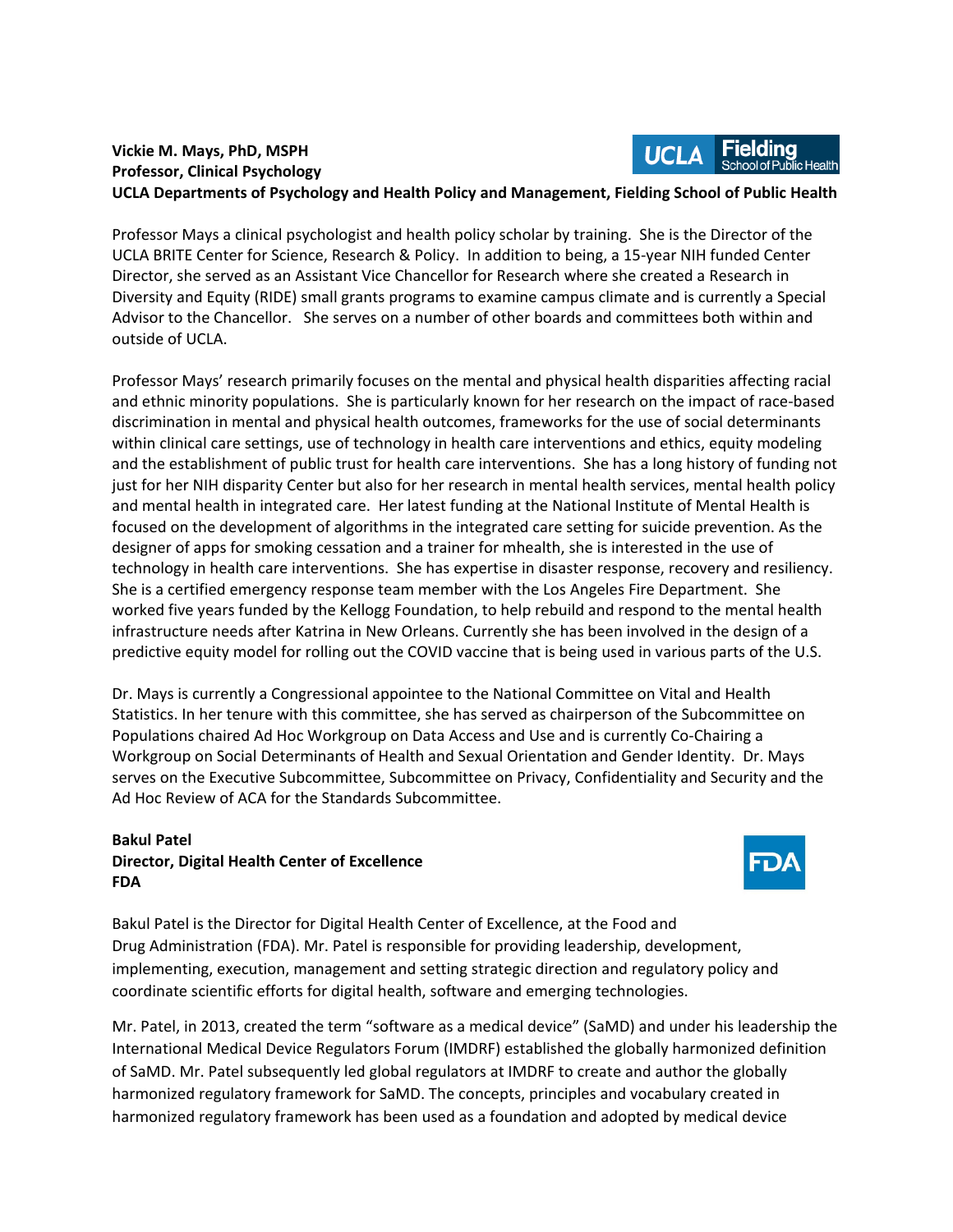regulatory bodies in the European union, Japan, Canada, Brazil, Australia and in the USA by US-FDA. Mr. Patel is currently leading the effort for the agency in developing an innovative software precertification program to reimagine a pragmatic regulatory approach for Digital health that that aims for patients and providers to have timely access to safe and effective digital health products.

Prior to joining FDA, Mr. Patel held key leadership positions in several sectors including telecommunications industry, semiconductor capital equipment industry, wireless industry and information technology industry. His experience includes Lean Six Sigma, creating long and short-term strategy, influencing organizational change, modernizing government systems, and delivering high technology products and services in fast-paced, technology-intensive organizations. Mr. Patel earned an MS in Electronic Systems Engineering from the University of Regina, Canada, and an MBA in International Business from The Johns Hopkins University.

### **Don Rucker, MD Chief Strategy Officer 1upHealth Former National Coordinator ONC**

Dr. Don Rucker is Chief Strategy Officer at 1upHealth which provides scalable serverless FHIR data pipelines that feed the modern data world. He recently served as the National Coordinator at ONC where he led the writing of the ONC  $21<sup>st</sup>$  Century Cures Act Interoperability Rule giving patients control of their medical records using apps of the patient's choosing. Dr. Rucker pioneered the policy building the HL7 Bulk FHIR standard which enables effective use of EHR data for "big data" analytic and operational tools. He co-developed the world's first Windows based EMR and continued with transformative work in computerized physician order entry as well as leading policy for health information exchange. Dr. Rucker has practiced emergency medicine for 30 years and is currently on the adjunct faculty at the Ohio State University Dept of Emergency Medicine. He is a graduate of Harvard College, the University of Pennsylvania School of Medicine and is board certified in emergency medicine, internal medicine and clinical informatics. He has an MBA and an MS in medical computer science, both from Stanford.



**Berkman Sahiner Senior Biomedical Research Scientist Office of Science and Engineering Laboratories FDA**



1upHealth

Berkman Sahiner is a senior biomedical research scientist with the Office of Science and Engineering Laboratories at the FDA. He holds a PhD in electrical engineering and computer science from the University of Michigan, Ann Arbor. Before joining the FDA, he was an Associate Professor with the Department of Radiology at the University of

Michigan. At the Division of Imaging, Diagnostics and Software Reliability at the FDA, he performs research related to the evaluation of medical imaging and computer-assisted diagnosis devices, including devices that incorporate machine learning and artificial intelligence. He has authored over 130 peer-reviewed journal publications, and is a fellow of the Society of Photo-optical Instrumentation Engineers (SPIE) and American Institute for Medical and Biological Engineering (AIMBE). His interests include machine learning, image perception, clinical study design, and performance assessment methodologies.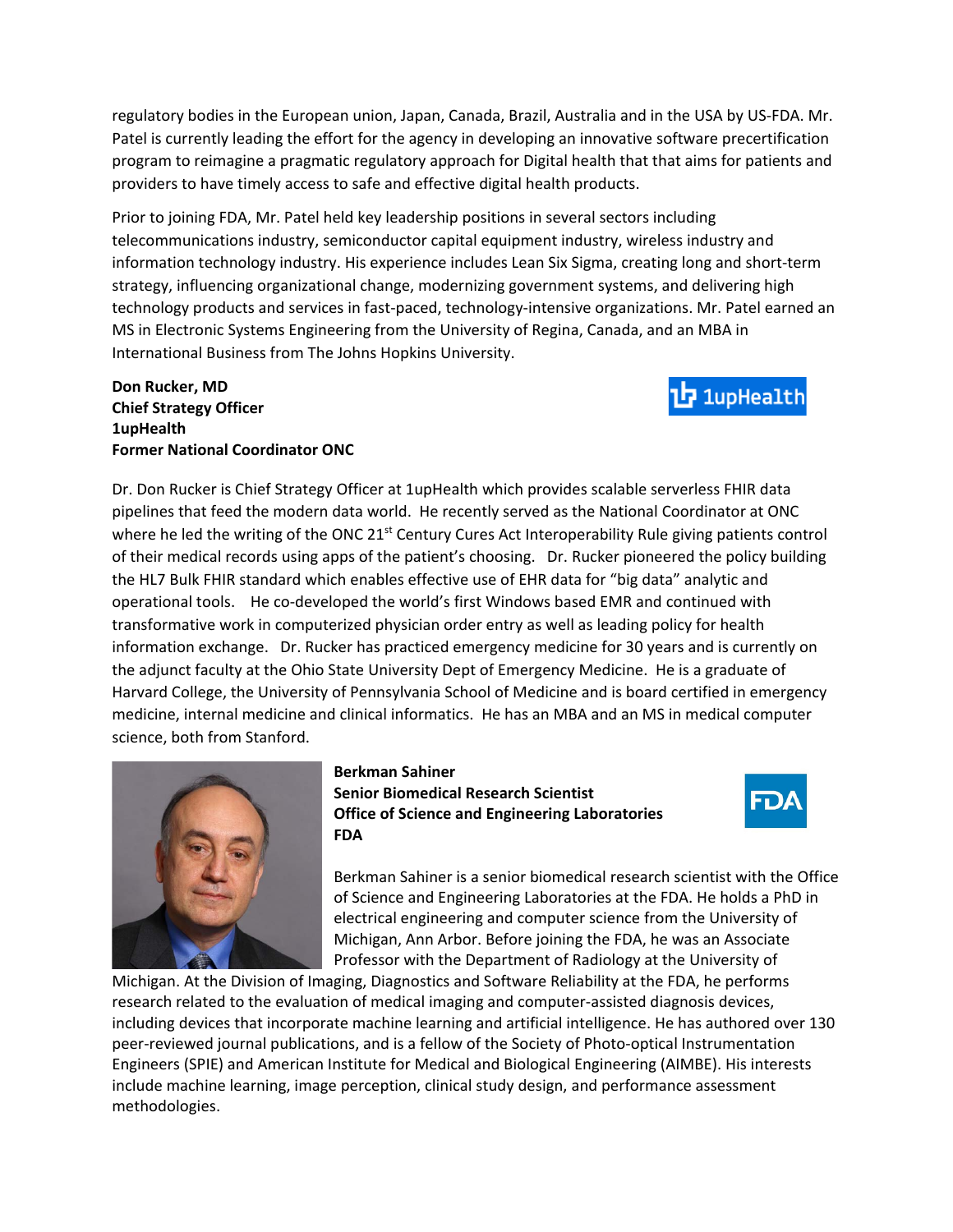### **Mary Saunders VP, Government Relations and Public Policy ANSI**



Mary Saunders is vice president, government relations and public policy, at the American National Standards Institute (ANSI). In this position, Ms. Saunders serves as ANSI's spokesperson and liaison to federal, state, and local government agencies and to Congress and congressional staff. She supports the activities of the ANSI National Policy Committee and the ANSI Government Member Forum, working with the members of these committees to develop and advance the Institute's positions and policies at all levels of government. In turn, she identifies and communicates to ANSI stakeholders emerging issues of importance for the standards and conformity assessment community.

Prior to joining ANSI in 2017, Ms. Saunders was the associate director for management resources for the U.S. Department of Commerce's National Institute of Standards and Technology (NIST), and served as a vice chair on the ANSI Board of Directors. She is responsible for all NIST-wide institutional support and administrative offices and their functions, including: workforce management, information technology and services, safety and environmental management, facilities maintenance and construction, accounting and finance, acquisitions and grants management, budget formulation, strategic planning, and emergency response. Ms. Saunders previously served as the director of NIST's Standards Coordination Office. In this capacity, she represented NIST and its significant interests in the standards and conformity assessment community, advising the NIST director and other officials throughout the administration on policy and strategy as they relate to the federal government's role in standardization.

She also served as Deputy Assistant Secretary for Manufacturing and Services in the International Trade Administration, managing more than 200 industry specialists, economists and international trade experts. In that capacity, she helped strengthen the competitive position of U.S. industries globally by coordinating Commerce Department strategies, policies, and programs with U.S. industries in mind.

ANSI is a not-for-profit membership organization that brings together organizations from both the private and public sectors dedicated to furthering U.S. and international voluntary consensus standards and conformity assessments. ANSI accredits national standards developing organizations and approves American National Standards. ANSI is also actively engaged in accrediting programs that assess conformance to standards, with programs for all types of certification and verification bodies, including those for products/products/services, personnel, and greenhouse gas emissions. It is the sole U.S. representative to the International Organization for Standardization (ISO) and, via the U.S. National Committee, the International Electrotechnical Commission (IEC). ANSI is also a member of the International Accreditation Forum, the Pacific Area Standards Congress, and the Pan American Standards Commission.